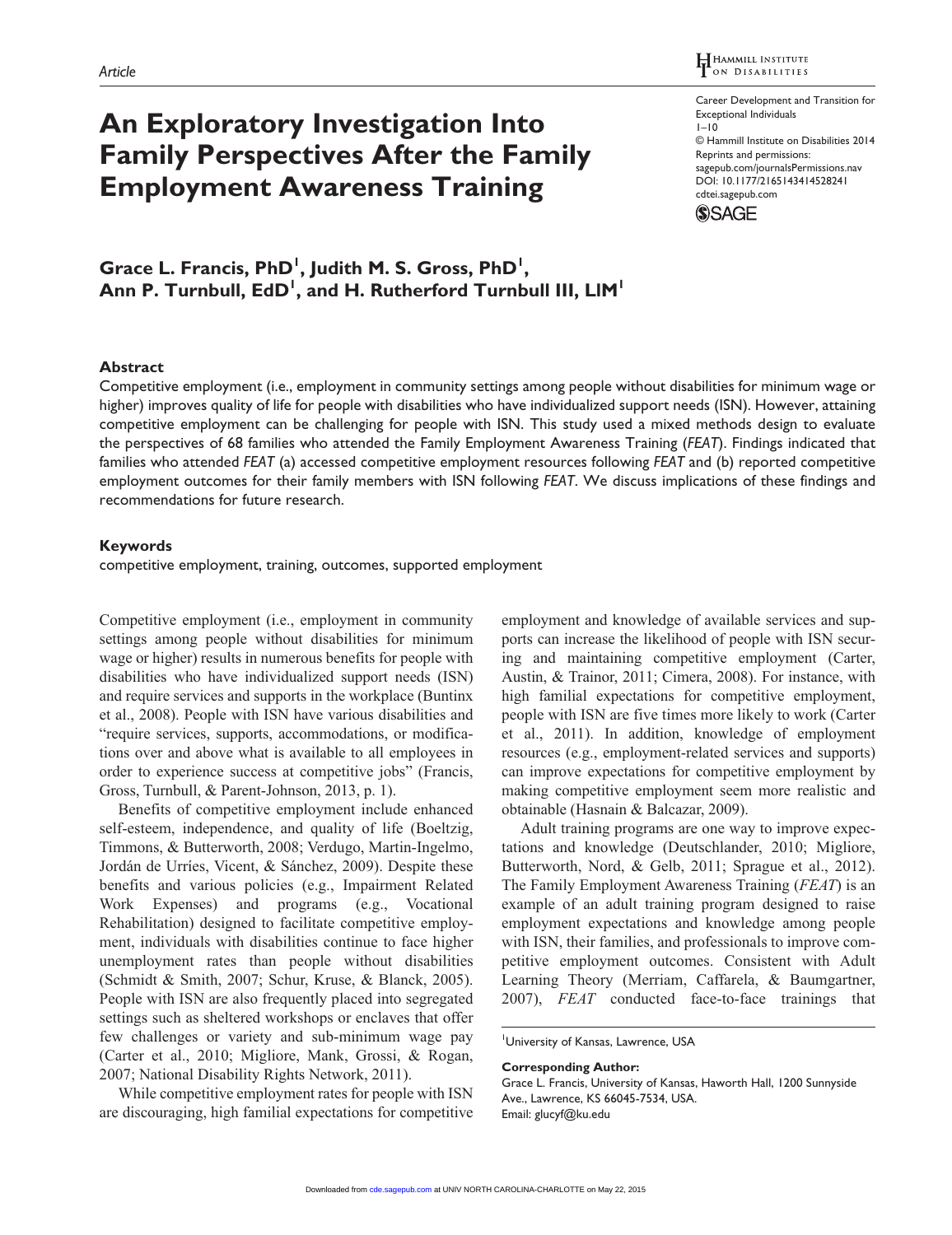emphasized active learning and practical use of training materials and information. *FEAT* combined numerous effective instructional strategies and activities to raise participant expectations and knowledge, including lecture, positive examples, break-out sessions, networking opportunities, and individual/group activities (E. Hall, 2007; Ison et al., 2010; Kearney & De Young, 1995; Migliore et al., 2011; Shriner, Schlee, Hamil, & Libler, 2009). *FEAT* also offered follow-up technical assistance, a practice found to increase mastery of information and increase participant outcomes (Joyce & Showers, 2002). A pilot study on the immediate influence of *FEAT* indicated that participants experienced increased expectations for competitive employment and knowledge of employment-related services and supports following *FEAT* (Francis, Gross, Turnbull, & Parent-Johnson, 2013). Moreover, a follow-up study on the influence of *FEAT*, 1 to 2 years later, revealed participants rated their expectations as average and their knowledge as above average (Francis, Gross, Turnbull, & Turnbull, 2013). However, this study did not indicate if *FEAT* influenced participant behavior or employment outcomes.

The purpose of this study was to investigate families' perspectives of *FEAT* 1 to 2 years after attendance because families are the most likely group to influence competitive employment outcomes for people with ISN (Developmental Disabilities Assistance and Bill of Rights Act [DD Act], 2000; Timmons, Hall, Bose, Wolfe, & Winsor, 2011). Specifically, we sought to gather their perspectives on accessing employment resources and competitive employment outcomes for their family members with ISN because these were targeted outcomes of *FEAT.* To do so, we used a mixed-method design (Creswell, 2009), distributing a *FEAT* Follow-Up Survey and using a *FEAT* Interview Protocol to investigate the following questions:

- 1. Do families report accessing resources related to competitive employment after attending *FEAT*?
- 2. Do families report that their family members with ISN gained competitive employment positions following *FEAT*?

# **Method**

### *Participants*

We originally recruited participants to attend *FEAT* through local schools and parent training and information centers. Between June 2010 and November 2011, 324 individuals attended *FEAT* (Francis, Gross, Turnbull, & Parent-Johnson, 2013). For this study, we distributed recruitment letters to *FEAT* attendees who provided contact information when registering for *FEAT* in 2010-2011, noting that attendees from a single family should "*collaborate* to complete a single survey for *each* family member with a disability for whom [they] attended the training." Because our unit of study was the family, we condensed the 324 *FEAT* attendees into family units (i.e., parents, siblings, and members with ISN) when the registration information and surname clearly indicated familial status. This and missing contact information resulted in 220 potential family units. Of that number, 114 (52%) responded. However, we excluded six family units from the final sample because they indicated that although they registered, they did not attend *FEAT*. One family unit in the final sample of 108 completed a Spanish version of the survey.

We report only on family data in this manuscript (surveys,  $n = 68$ ; interviews,  $n = 13$ ) for the following reasons: (a) families are the most likely group to influence competitive employment outcomes for people with ISN (DD Act, 2000; Timmons et al., 2011), (b) the *FEAT* program was designed for families, (c) families (including the member with ISN) constituted the largest participant group, and (d) all data reported in this manuscript related to families (e.g., professionals were not asked about competitive employment outcomes). Table 1 displays demographic information of the families who returned the *FEAT* Follow-Up Survey.

We offered family units the opportunity to participate in a semi-structured interview about their experiences seeking, obtaining, or maintaining employment for their family member with ISN. Twenty-six families volunteered to participate in follow-up interviews. We purposefully selected for maximum diversity (Merriam, 2009) across multiple characteristics and interviewed families until we reached saturation (we ceased to find new data; Glaser & Strauss, 1967) with 13 interviews. Table 2 displays demographic information for the family units interviewed.

# *Procedure*

We administered the *FEAT* Follow-Up Survey and *FEAT* Interview Protocol to assess families' perspectives regarding resource use and competitive employment outcomes. The following section describes the *FEAT* program, instruments used in this study, and data analysis methods.

*FEAT. FEAT* was a product of collaboration between university researchers and state parent training and information center leaders, funded by Kansas' state Medicaid agency. The program was designed to increase expectations for competitive employment and knowledge about employment-related resources among families. However, professionals (e.g., teachers, transition specialists, case managers, job coaches) also attended the program. The *FEAT* team used design-based research methodology (Kelly, Lesh, & Baek, 2008) to design, develop, and pilot *FEAT.* Each *FEAT* training took place over two 8-hr days for 2 days, with Day 1 focusing on increasing expectations and Day 2 dedicated to enhancing knowledge.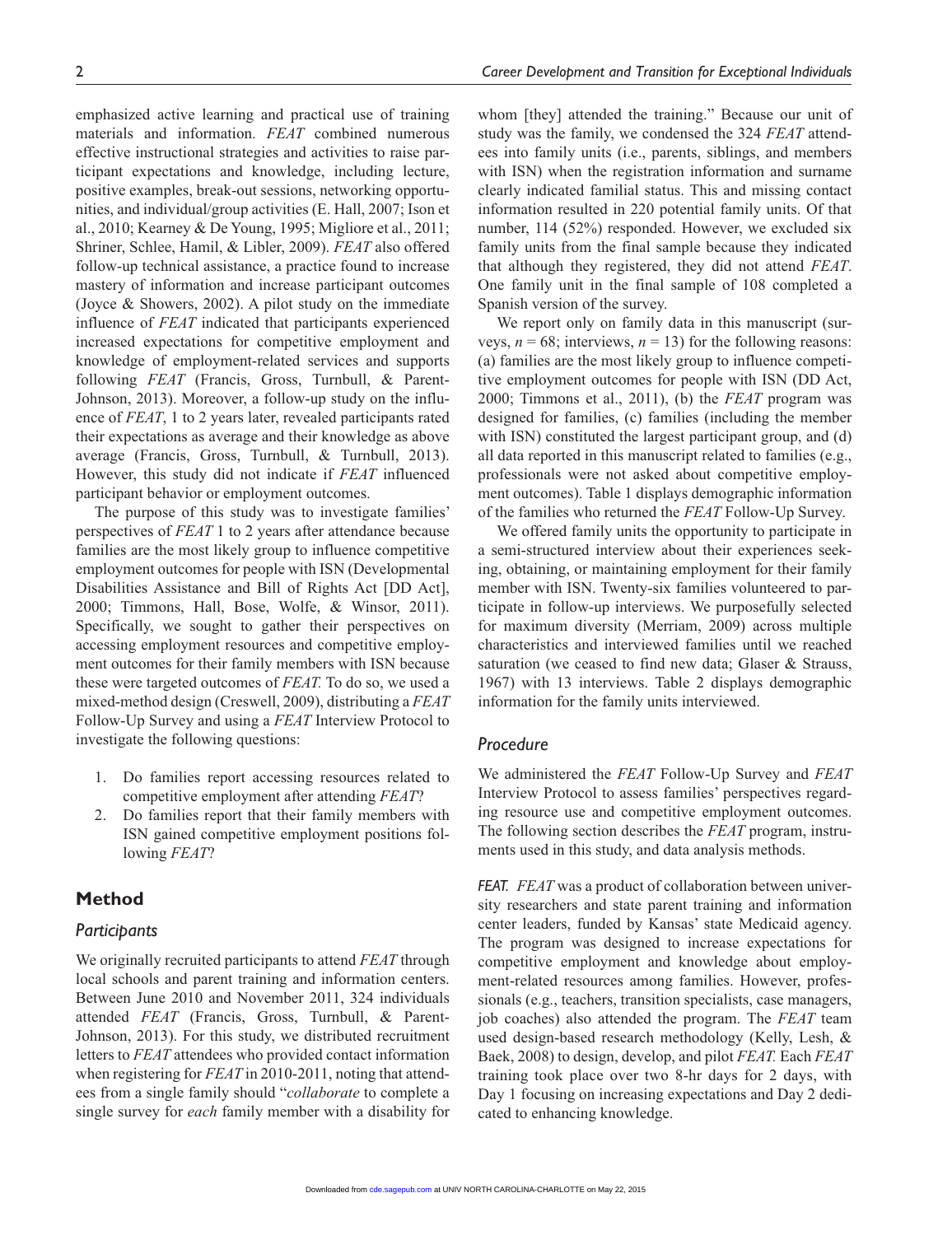**Table 1.** Demographic Information for Participants.

| Demographic variables                            | Percent of<br>families ( $n = 68$ ) |
|--------------------------------------------------|-------------------------------------|
| Primary language use in home                     |                                     |
| English                                          | 96.7                                |
| Spanish                                          | 1.7                                 |
| American sign language                           | 1.7                                 |
| Race/ethnicity                                   |                                     |
| White/Caucasian                                  | 79.3                                |
| Hispanic/Latino                                  | 6.9                                 |
| Multiple races/ethnicities                       | 5.2                                 |
| Asian/Asian American                             | 3.4                                 |
| Black/African American                           | 5.2                                 |
| Average annual income for household              |                                     |
| Below US\$15, 000                                | 1.9                                 |
| US\$15,000-US\$24,999                            | 1.9                                 |
| US\$25,000-US\$34, 999                           | 7.7                                 |
| US\$35,000-US\$44,999                            | 15.4                                |
| US\$45,000-US\$54,999                            | 3.8                                 |
| US\$55,000-US\$64,999                            | 5.8                                 |
| US\$65,000-US\$74,999                            | 19.2                                |
| US\$75,000-US\$84,999                            | 3.8                                 |
| US\$85,000-US\$94,999                            | 5.8                                 |
| US\$95,000 and higher                            | 34.6                                |
| Highest level of education obtained in household |                                     |
| High school diploma                              | 3.4                                 |
| Trade school/technical degree                    | 8.5                                 |
| Some college                                     | 8.5                                 |
| 2-year college degree                            | 10.2                                |
| 4-year college degree                            | 37.3                                |
| Graduate degree                                  | 32.2                                |
| Disability of family member                      |                                     |
| Autism                                           | 32.8                                |
| Developmental disabilities                       | 14.8                                |
| Multiple disabilities                            | 23                                  |
| Down syndrome                                    | 14.8                                |
| Cerebral Palsy                                   | 3.1                                 |
| Attention deficit/hyperactivity disorder         | 1.6                                 |
| Level of support needed by family member         |                                     |
| None                                             | 1.8                                 |
| Minimal                                          | 17.5                                |
| Moderate                                         | 29.8                                |
| <b>Extensive</b>                                 | 50.9                                |

*Source.* Adapted from Francis, Gross, Turnbull, and Turnbull (2013). Copyright 2013 by IOS Press. Adapted with permission.

The *FEAT* curriculum addressed expectations for competitive employment by encouraging participants to "build the dream of employment" by (a) presenting real-life stories of successful competitive employment from Kansas and across the nation; (b) conducting a break-out session for family members with ISN targeting identifying interests, strengths, needs, and job development; and (c) facilitating rotating discussion groups of local competitively employed people with ISN, employers, and entrepreneurs with ISN. The curriculum also addressed knowledge of employment resources by (a) presenting information about job supports, funding sources, benefits, programs, and organizations; (b) conducting a break-out session for family members with ISN on disability disclosure and self-advocacy; (c) facilitating rotating discussion groups of local service programs, agencies, and organizations (e.g., workforce centers, rehabilitation services); and (d) guiding participants to create employment action plans.

The training and materials were also offered in Spanish. All participants were encouraged to sign up for follow-up technical assistance services provided by *FEAT* staff. Although several trainers conducted the 11 *FEAT* trainings held around the state of Kansas from 2010 to 2011, the *FEAT* development team used a train-the-trainer model, provided a scripted training manual, and assisted with delivery of the training curriculum at each site. A repeatedmeasures ANOVA indicated that the variances between trainings did not significantly influence knowledge levels (Francis, Gross, Turnbull, & Parent-Johnson, 2013).

*Instrumentation and design.* We used two instruments, a *FEAT* Follow-Up Survey and a *FEAT* Interview Protocol to measure participant perspectives.

*FEAT Follow-Up Survey*. We developed and distributed a *FEAT* Follow-Up Survey (Francis, 2013) using researchbased guidelines recommended by Dillman, Smyth, and Christian (2009) to measure *FEAT*'s longer-term influence. Two native Spanish speakers, both professionals in the field of developmental disabilities and presenters of *FEAT* in Spanish, worked independently and then collaborated to translate all survey materials into a "neutral" or "universal" form (Eremenco, Cella, & Arnold, 2005). This ensured Spanish translations accurately represented all survey concepts (Dillman et al., 2009). Because all participants had the option to complete a paper or electronic version of the survey in English or Spanish, we assigned participants individual identification numbers to prevent duplication of responses.

*FEAT Interview Protocol*. We used the *FEAT* Interview Protocol (Francis, 2013) to conduct 13 semi-structured interviews with family units (i.e., parents and their children with ISN) in person  $(n = 7)$  or via telephone  $(n = 6)$ . Two interviewers conducted each interview. One acted as the primary interviewer, and the second handled logistical issues (e.g., consent forms, recording devices) and took notes, similar to an assistant moderator role in focus group research (Shank, 2006). We began each interview by introducing the study and ourselves, explaining confidentiality measures, and encouraging interviewees to discuss their experiences fully and honestly. We audio-recorded the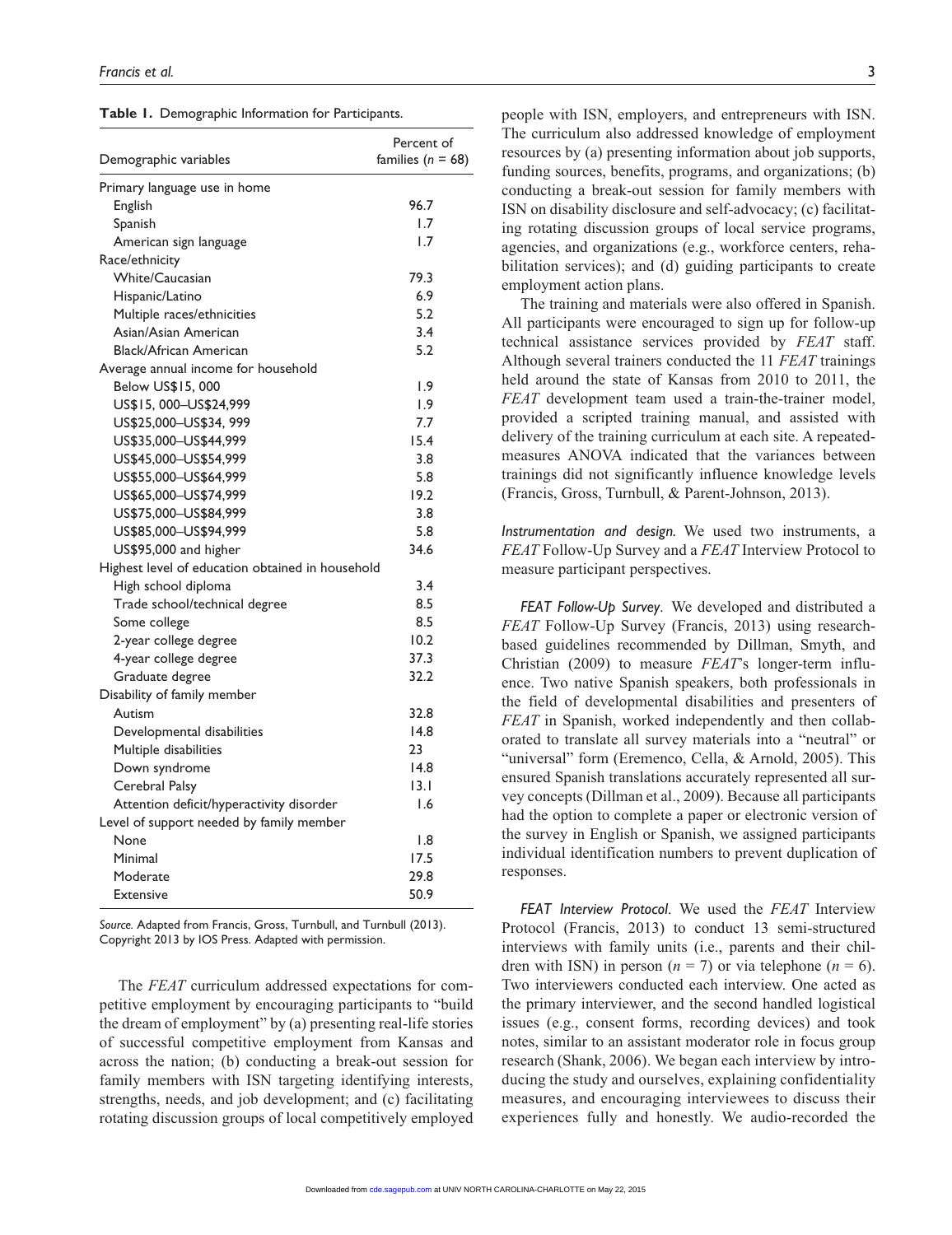| Family          | Average annual<br>household<br>income | Highest level of<br>in home | Primary<br>education obtained language(s) spoken<br>in home | Race/ethnicity/(ies) of<br>family members             | Level of support<br>needed by family<br>member | Current<br>employment status<br>of family member |
|-----------------|---------------------------------------|-----------------------------|-------------------------------------------------------------|-------------------------------------------------------|------------------------------------------------|--------------------------------------------------|
|                 | 65.000-74.900                         | Graduate degree             | English                                                     | White/Caucasian                                       | Moderate                                       | Competitive<br>employment                        |
| $\overline{2}$  | 85,000-94,900                         | 4-year college<br>degree    | English                                                     | White/Caucasian                                       | Minimal                                        | Competitive<br>employment                        |
| 3               | 35,000 - 44,900                       | Some college                | English                                                     | White/Caucasian<br>Hispanic/Latino                    | Minimal                                        | Competitive<br>employment                        |
| 4               | $95.000+$                             | Graduate degree             | English                                                     | White/Caucasian<br>multiple races/ethnicities         | Minimal                                        | Competitive<br>employment                        |
| 5               | $95.000+$                             | Graduate degree             | English                                                     | Hispanic/Latino                                       | Extensive/Minimal                              | Unemployed/<br>volunteer                         |
| 6               | 35.000-44.900                         | Some college                | English                                                     | White/Caucasian                                       | Extensive                                      | Internship                                       |
| 7               | $95,000+$                             | 4-year college<br>degree    | English                                                     | White/Caucasian<br>multiple races/ethnicities         | Moderate                                       | Gained, but lost<br>job                          |
| 8               | Not reported                          | 4-year college<br>degree    | English                                                     | <b>Black/African American</b>                         | Extensive                                      | Sheltered<br>workshop                            |
| 9               | 65, 00-74,900                         | 4-year college<br>degree    | English                                                     | White/Caucasian                                       | Extensive                                      | Sheltered<br>workshop                            |
| $\overline{10}$ | 25,000-34,900                         | Some college                | English                                                     | White/Caucasian                                       | Minimal                                        | Sheltered<br>workshop                            |
| $\mathbf{H}$    | $95,000+$                             | Graduate degree             | English                                                     | White/Caucasian                                       | Extensive                                      | Sheltered<br>workshop                            |
| 12              | 25,000-34,900                         | 2-year college<br>degree    | English/ American<br>sign language                          | White/Caucasian Hispanic/ Extensive/Minimal<br>Latino |                                                | Not sought                                       |
| 3               | Not reported                          | Graduate degree             | English                                                     | White/Caucasian                                       | <b>Extensive</b>                               | Not sought                                       |

**Table 2.** Demographic Information and Selection Criteria for Interview Participants.

*Source.* Adapted from Francis, Gross, Turnbull, and Turnbull (2013). Copyright 2013 by IOS Press. Adapted with permission. *Note.* Participant information organized by criteria for selection.

interviews with participants' consent and transcribed the interviews to ensure thick descriptions and accurate representation of data. The mean length was 74 min, with interviews lasting between 48 and 116 min. During interviews, participants described their families and then answered several open-ended questions about *FEAT* and their employment-related experiences (e.g., tell me about your child's job, tell me about your experiences helping your child gain employment, did attending *FEAT* impact your child's road to employment). The interviewers debriefed after each interview by discussing key themes, information obtained (or not obtained), compelling findings, and potential changes to the protocol.

# *Data Analysis*

We used SPSS statistical software (Version 20.0) to calculate data frequencies for the Follow-Up Survey on accessing resources, employment outcomes, and *FEAT*'s influence.

We used NVivo qualitative software (Version 10) to manage the analysis of the interview data. Using basic interpretative qualitative analysis (Merriam, 2002), we (a)

identified general themes found among and across responses, (b) coded the data into categories, (c) revisited codes to determine accuracy and appropriateness, and (d) recoded data as necessary (Creswell, 2009). During this process, the *FEAT* team collaborated to discuss the codes and ensure a common understanding of the categories and themes. We also used several methods to ensure trustworthiness of the qualitative analysis (Creswell, 2009; Maxwell, 2005) such as (a) transcript checks (comparing written transcripts with original interview recordings), (b) peer debriefing (reviewing and questioning interpretations of qualitative data with colleagues), and (c) comparison (comparing data from contrasting cases of participants).

# **Results**

The purpose of this study was to determine the perspectives of families who attended *FEAT* in 2010 and 2011. We combined the quantitative (survey) and qualitative (interview) data in these results to address our research questions. In this section, we report percentages, frequencies, and qualitative themes that emerged from the interviews.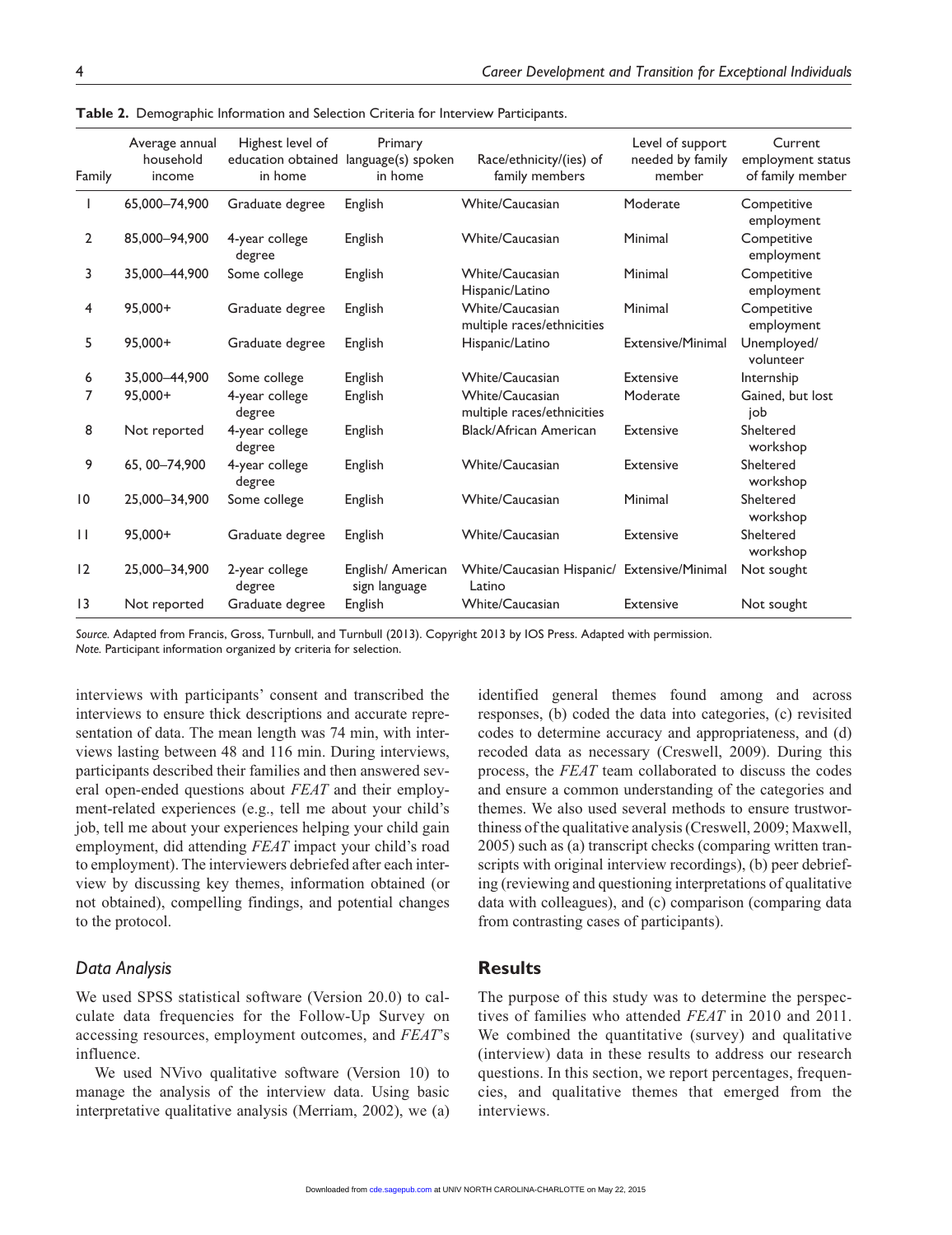# *Research Question 1: Resources Accessed*

*Survey data.* We used survey data to determine (a) the percentage of families who used *FEAT* information/materials and how they used it, (b) the number of services and supports accessed/used by families since attending *FEAT*, and (c) the percentage of families that used *FEAT* technical assistance and how they rated it. We used interview data to derive information on behavior related to competitive employment.

*FEAT information/materials.* In all,  $65\%$  ( $n = 41$ ) of families indicated they used *FEAT* information/materials (e.g., web resources, information packet, resource CD) after attending the program. Families reported using the information/materials several ways: (a) sharing information with friends (*n* = 29, 44.1%), (b) sharing information with family (*n* = 26, 38.2%), (c) sharing information with professionals  $(n = 23, 33.8\%)$ , (d) looking at or using web resources  $(n = 22, 32.4\%)$ , and (e) sharing information with colleagues ( $n = 15, 22.1\%$ ).

*Services and supports*. Families accessed/used an average of five employment-related services and supports after attending *FEAT*. The minimum number of services and supports accessed/used was zero  $(n = 6)$  and the maximum was 10 (*n* = 1). Those most frequently accessed/used were as follows: (a) case management (*n* = 22, 32.4%), (b) Community Developmental Disability Organization (regional, single points of entry for obtaining services through the developmental disabilities system in Kansas;  $n = 16, 23.5\%$ ), (c) Home and Community-Based Services Waivers (*n* = 15, 22.1%), (d) Vocational Rehabilitation ( $n = 10$ , 14.7%), and (e) job coaching  $(n = 9, 13.2\%)$ /assistive technology  $(n = 9, 13.2\%)$ 13.2%).

*FEAT technical assistance*. A total of 41% (*n* = 26) of families indicated they used *FEAT* technical assistance. Of those,  $42.9\%$  ( $n = 12$ ) indicated they strongly agreed that the assistance they received was helpful,  $35.7\%$  ( $n = 10$ ) agreed,  $14.3\%$  ( $n = 4$ ) neither agreed nor disagreed,  $3.6\%$  $(n = 1)$  disagreed, and 3.6 %  $(n = 1)$  strongly disagreed.

*Interview data.* Participants reported accessing resources by (a) networking and connecting with community resources, and (b) seeking and/or obtaining employment services and supports.

*Networking and connecting with community resources*. First, families reported networking and connecting with members of the community to help their family members with ISN gain competitive employment. Many families contacted community employers to inquire about employment or volunteer opportunities. One family, discouraged by several fruitless application submissions, described how

they contacted a manager at Wal-Mart to ask for "tips" on getting through the application process:

So, [the store manager] had kind of given my husband a hint anytime you fill one of those [online applications] out you either strongly agree or strongly disagree, don't do a whole lot in the middle. So, that's what my husband advised [her son] to do, and so he did that this time and actually did get an interview.

In addition to contacting community employers, families also networked with other families or community organizations to find employment, service providers, or general dayto-day support. Families networked with individuals online through support groups, at parent trainings and conferences (including *FEAT*), and through organizations such as Special Olympics and Partners in Policymaking. Parents outlined numerous benefits to networking in this way, including (a) learning "different techniques" to assist their family members with ISN, (b) obtaining social and emotional support for all family members, (c) gaining advocacy and empowerment skills, (d) finding job leads, and (e) acquiring quality service providers for their family members with ISN. Several families also reported sharing materials and information learned at *FEAT* with other families, and school and employment professionals.

*Seeking and/or obtaining employment services and supports*. Second, families discussed actively and sometimes "aggressively" searching for, advocating among, and/or securing services and supports designed to help their family members with ISN to obtain, learn, or maintain employment. Many families described "looking into information" about a certain program or "setting up an appointment" with an agency (e.g., supported employment provider, assistive technology). In addition, families sought support from community organizations indirectly related to employment. For instance, one family reported applying for services and supports such as "reduced rates for the bus system" to support their family member's transportation to and from work. Families also enrolled their members in vocational and community college classes to expand and hone their skills. Regardless of the type of organization, agency, or program they approached, families reported frequently having to advocate for appropriate services and supports for their family members. Several families recounted contacting potential support sources "on so many different occasions" and asking employment agencies "questions until I'm out of them."

# *Research Question 2: Competitive Employment Outcomes*

*Survey data.* We examined competitive employment by measuring a range of employment outcomes on the *FEAT*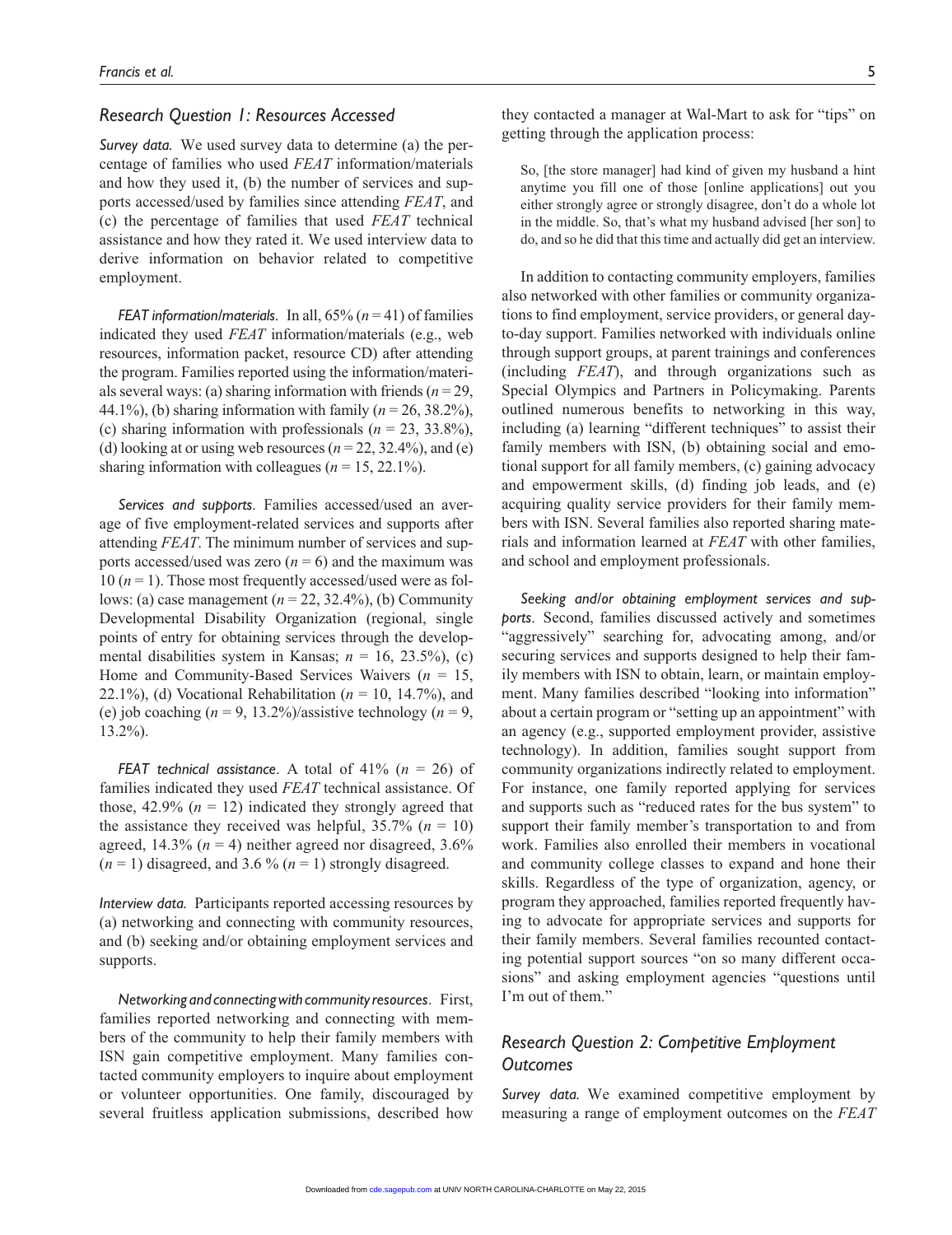Follow-Up Survey, from "not yet sought employment" to "competitively employed." We also included a 5-point Likert-type scale question on the Follow-Up Survey to measure families' perceptions of *FEAT*'s influence on how they help their family members with ISN gain and/or maintain competitive employment.

*Competitive employment outcomes*. At the time of the survey, 15 families (22.1%) reported that their family member with ISN gained a competitive employment outcome (i.e., a competitive job or an internship/volunteer position) after attending *FEAT.* Of these families, 7 (46.7%) reported that their family member gained competitive employment, and 8 (53.3%) reported that their family member gained an internship or volunteer position.

A majority  $(n = 8, 57.1\%)$  reported that their family member worked between 0 and 10 hr a week, 21.4% (*n* = 3) worked between 11 and 15 hr, 14.3% (*n* = 2) worked between 26 and 30 hr, and 7.1% (*n =* 1) worked between 31 and 35 hr a week (one participant did not respond to this question).

*Perceived influence of FEAT*. Almost 67% of families responded that they "strongly agreed" (*n =* 14, 31.1%) or "agreed" (*n =* 16, 35.6%) that *FEAT* positively influenced the way they help their family members with ISN gain and/ or maintain competitive employment. In all, 22% (*n =* 10) responded that they "neither agreed nor disagreed," and 11.1% indicated that they disagreed (*n =* 2, 4.4%) or strongly disagreed (*n =* 3, 6.7%) that *FEAT* positively influenced how they help their family members.

*Interview data.* Interview participants described their family member with ISN's job status and job preferences. They also reported that *FEAT* influenced how they (a) sought out employment opportunities for their family members with ISN, (b) shared information/materials with others, and (c) "reached out to" services, supports, and resources.

We interviewed four people with ISN who were competitively employed and two who were interning or volunteering at competitive jobsites. Two of the competitively employed individuals worked at different Wal-Mart stores, one worked at a local bakery, and the last individual worked at a hotel. One individual interned at a coffee shop, and another volunteered at a hospital. Although the employer did not pay the individual interning at the coffee shop, he earned customers' tips. Of these six, five had gained their positions after *FEAT*. The length of employment ranged from approximately 3 weeks (Wal-Mart) to 7 years (hospital). Job descriptions and tasks varied, but general tasks included (by position) (a) customer service, retrieving carts, and cleaning (Wal-Mart); (b) customer service and cashier work (Wal-Mart); (c) cleaning and washing dishes (bakery); (d) cleaning (hotel); (e) clerical work (hospital); and (f) making drinks, cleaning, and stocking materials (coffee shop). Overall, the people with ISN reported feeling grateful for their positions, and two families indicated that their children enjoyed their jobs.

*Employment preferences*. Although families expressed gratitude for the current positions, four of the six also expressed dissatisfaction and articulated preferences for different jobs, responsibilities, pay rates, or hours. For example, a family described their son's attitude toward his current job pushing carts at Wal-Mart: "He still [would] rather probably be inside [the store], but it's at least that's a step in." The other individual with ISN working at Wal-Mart also noted he did not "want to have this job forever." He and his family went on to describe preferred employment "where the bar is higher and the income is higher" that aligned with his interest in video games. Similarly, the individual working at the bakery expressed his desire to work more hours and do more baking instead of cleaning. He also suggested he would be great at customer service if given the chance. Last, the mother of the individual volunteering at a hospital questioned why her daughter, who had volunteered for 7 years and done "a very good job," had not been offered a paid position.

*Perceived influence of FEAT*. Families reported taking action as a result of attending *FEAT*, which included seeking employment opportunities: "We started looking for employment and volunteer opportunities because of the reasons that you made us aware of. So we really appreciate the training you gave us very, very much." Families also shared information with others. Many families reported sharing information/materials with friends, professionals, and people with whom they worked. One mother shared information with her colleagues; together, they provided *FEAT* information/ materials to military families at a local Army base: "We're sharing some of the information, like gosh, this is what you can do if your child doesn't want to just clean." Families also "reached out to" services, supports, and resources they learned about at *FEAT*. Families sought out formal support from agencies and programs (e.g., Vocational Rehabilitation) and sought informal support from their communities (e.g., churches). One mother, who worked as a case manager, explained how *FEAT* influenced her behavior in both her roles: "I think [the *FEAT* program] is something that I really need to be a part of as a case manager, as well as a parent of a child that is transitioning."

# **Discussion**

Results of this study indicated many families who attended *FEAT* in 2010-2011 (a) accessed resources related to competitive employment following *FEAT*, (b) reported competitive employment outcomes for their family members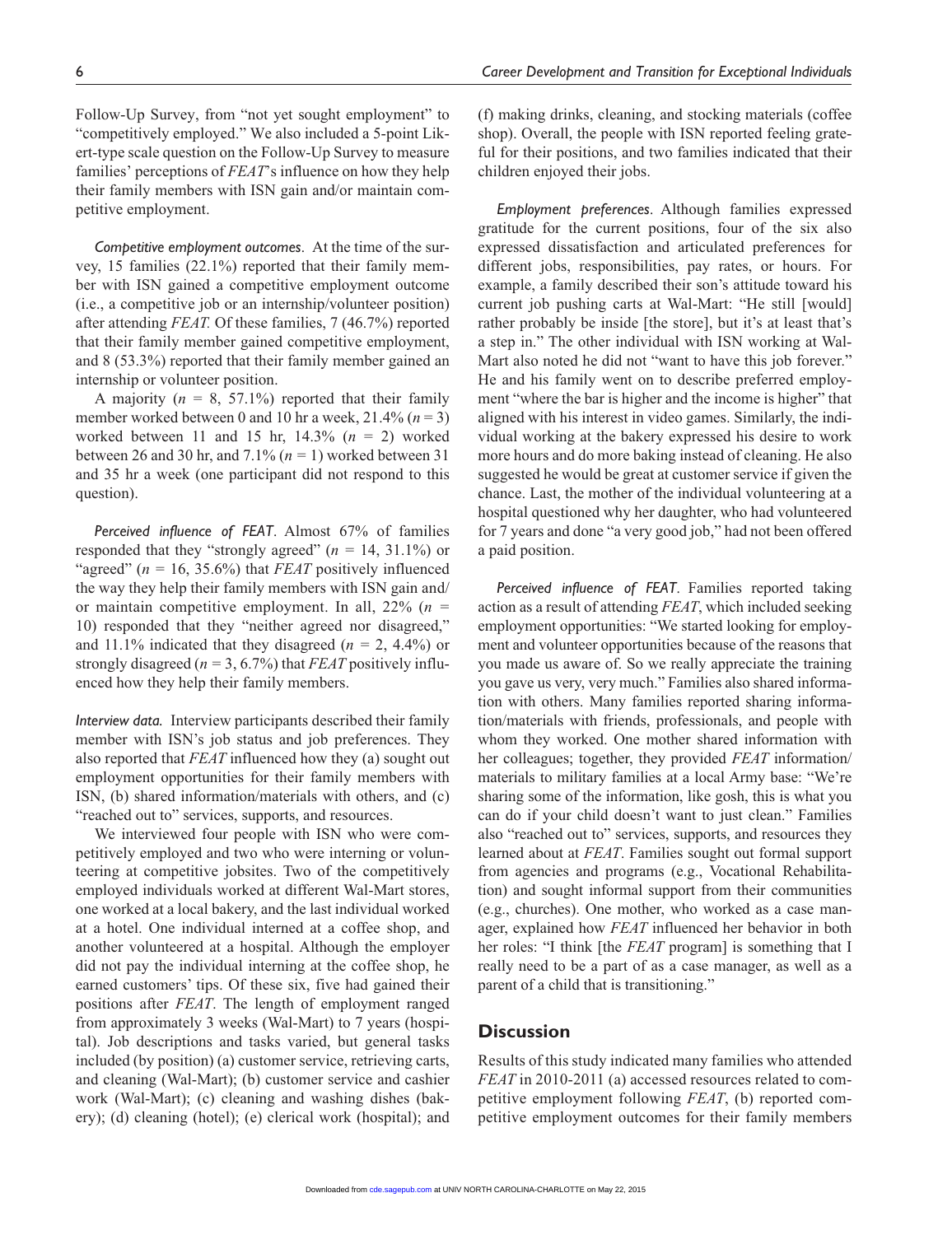with ISN following *FEAT*, and (c) indicated *FEAT* positively influenced how they help their family members with ISN gain and/or maintain competitive employment. In addition to accessing resources to benefit their own family members with ISN, families reported disseminating *FEAT* information/materials. This finding is encouraging because it supports the idea that *FEAT*'s benefits extended beyond participants as they shared information and materials with others.

While one cannot attribute the competitive employment outcomes families reported to *FEAT* alone, it is encouraging that close to 70% of families believed or strongly believed that *FEAT* positively influenced how they help their family members with ISN get or maintain competitive jobs. However, many interviewees with competitive employment outcomes expressed dissatisfaction with their current positions or worked well below part-time.

These findings reflect national data on employment of people with ISN. People with ISN who are competitively employed typically do not work full-time (Hendricks & Wehman, 2009; Mank, 2007). As evidenced by the woman with ISN volunteering for 7 years, these findings also reflect the exploitation that people with ISN experience (Abbas, 2012). Although *FEAT* improved employment outcomes for many participants, the majority of participant outcomes are not ideal. Ideally, we would prefer full or part-time competitive employment outcomes for 75% or more participants. Emphasizing available *FEAT* technical assistance may improve outcomes.

### *Limitations*

Although the results from this study are promising, it has several limitations that can be addressed in future research. For example, we provided all survey materials in both English and "neutral" or "universal" Spanish (Eremenco et al., 2005). However, we received only one completed Spanish survey (we received 12 Pre-/Post-Questionnaires in Spanish; Francis, Gross, Turnbull, & Turnbull, 2013). Therefore, the Spanish-speaking population that attended *FEAT* appears to be underrepresented in our follow-up data. Moreover, the education and income levels of participants do not reflect the greater population of Kansas. Nearly 90% of survey participants and 100% of interviewees reported attending college (only one potential interviewee did not report attending college, but we were unable to interview her). These percentages are substantially greater than the 61.1% of the general population of Kansans who reported attending college (U.S. Census Bureau, 2012). Although the percentage of participants reporting annual household incomes of US\$75,000 or more is comparable with statistics for Kansan families (44.2% compared with 41.7%), this study has an underrepresentation of families reporting incomes of US\$24,999 or lower (3.8% compared with

14.7%). These data on education attainment and income may indicate a skewed population of "joiners," a more motivated group of families who are more likely to attend and take action.

# *Implications for Future Research*

Future research should investigate outcomes of other participants, including professionals and people with ISN (apart from their families). This includes exploring the efficacy of *FEAT* as a professional development program designed for school staff. Researchers should also continue targeting culturally and linguistically diverse participants, participants from varied socioeconomic groups (i.e., low income), participants without a college education, as well as people with ISN.

Although pre- and post-*FEAT* comparison data would strengthen this study, the Pre-/Post-Questionnaires did not request that participants provide information about resource use or competitive employment. We also thought it unethical to deny access to potential participants who wanted to attend *FEAT*. Consequently, this study did not include a control group. Using the *FEAT* Follow-Up Survey to develop a more comprehensive Pre-/Post-*FEAT* Survey would allow researchers to measure the same constructs (e.g., access of resources) before and after *FEAT*, thus strengthening future research. Future research should include wait-list control groups or a quasi-experimental design to assess the impact of a program on participant outcomes.

In addition, this study did not consider mediating or confounding variables (e.g., type of disability, number of family members with ISN, transportation, socioeconomic status (SES); E. Hall, 2007; Hessing, Arcand, & Frost, 2004; Ison et al., 2010). An analysis of multivariate regression of mediating or confounding variables on outcomes such as behavioral change and competitive employment would contribute to the literature.

To gather stronger evidence of behavioral change due to *FEAT*, future research should investigate steps participants took toward competitive employment before and after attendance (e.g., developing an employment goal on a Person-Centered Plan) along with employment outcomes. This information would add to knowledge on how *FEAT* influenced behavior and would also provide information about differences in behavior (e.g., steps taken) between people who did and did not obtain competitive employment. Families, professionals, and people with ISN could use the information as guidance while seeking competitive employment.

# *Implications for Improving Practice*

Low expectations and poor knowledge levels among school and agency staff (Schmidt & Smith, 2007; Schur et al.,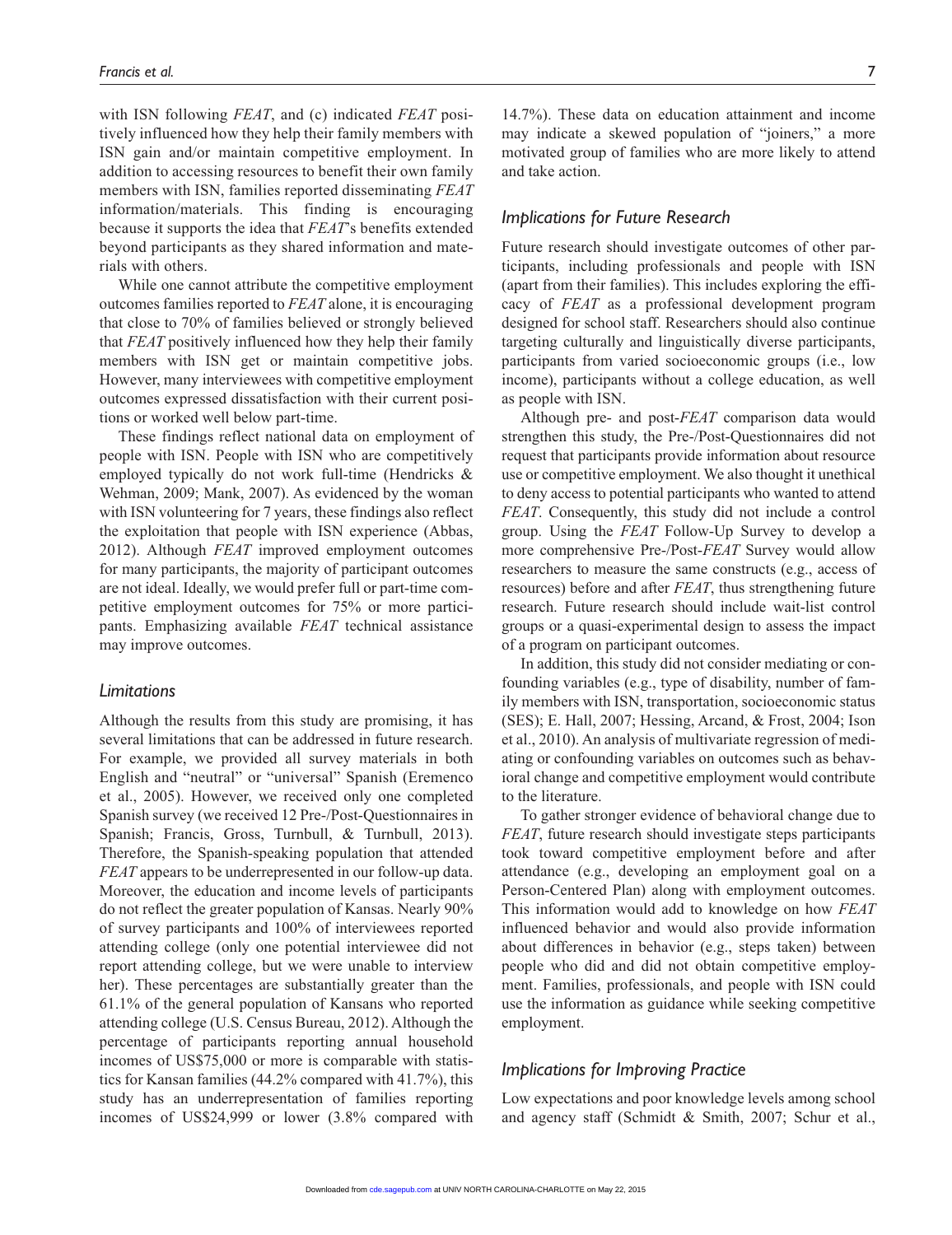2005), poor transition plans or services from schools (National Council on Disability, 2010; Timmons et al., 2011), and a breakdown in collaboration between families, school staff, and employment service providers (J. P. Hall & Fox, 2004; Timmons et al., 2011) are three major contributing factors to the unemployment rates of people with ISN. These factors result in confusion, misinformation, low expectations, and poor knowledge across families, people with ISN, and school/agency professionals. However, trainings such as *FEAT*, designed specially for professionals, could mitigate many of these barriers.

We designed the current *FEAT* program to help families and their members with ISN to develop high expectations for employment and gain knowledge about competitive employment resources (Francis, 2013). Practitioners would likely benefit from a reconfiguration of the existing *FEAT* program that places an emphasis on appropriate and effective Individualized Education Program goals, high school work experiences, fostering self-determination, transition to adult life, collaborating with families, and networking among various professionals and community employers. Expanding *FEAT* from a family-focused program to a professional development program could improve the ways professionals (a) provide services to people with ISN, (b) provide information and materials to families and people with ISN, and (c) collaborate with families and other professionals. These improvements could ultimately reduce the advocacy efforts families often must engage in to find or obtain appropriate services and supports for their family members and increase competitive employment rates.

Two limitations of this study included the underrepresentation of Spanish-speaking participants and the overrepresentation of participants from higher SES groups. As a result, researchers, educators, and employment professionals must strategically consider how to recruit diverse families using a variety of methods over and above informational flyers and emails. Some methods found to bolster family participation in trainings such as *FEAT* include calling families personally (Quezada, Díaz, & Sánchez, 2003), visiting families in their homes, spreading information through parent-to-parent connections/support groups, and collaborating with schools and community groups (Hepburn, 2004).

Additionally, participants citied numerous barriers related to accessing employment-related services and supports, and only 22% of participants reported competitive employment outcomes. However, a majority of participants indicated that they perceived that *FEAT* had a positive influence. In light of these findings, it is interesting that less than half of participants reported accessing *FEAT* technical assistance. These findings imply that simply providing trainings and making technical assistance available is not enough to improve competitive employment outcomes. Although technical assistance is essential to mastering and enhancing knowledge and increasing participant outcomes (Joyce & Showers, 2002), families of individuals with ISN require more practical and comprehensive hands-on support, which may include following up with families personally and offering assistance instead of waiting for families to make a phone call. Considering the number of participants who described networking with and sharing materials with other families, this may also include harnessing and facilitating family-to-family support as a more organic and lasting form of technical assistance.

# **Conclusion**

Results of this study indicated that families who attended *FEAT* accessed employment resources after attending the program. Some families also reported competitive employment outcomes for their family members with ISN. Further, most families believed or strongly believed that *FEAT* positively influenced how they help their family members with ISN gain and/or maintain competitive employment. These findings contribute to literature on employment training programs and support the notion that *FEAT* changed families' behaviors and enhanced competitive employment outcomes for people with ISN.

### **Authors' Note**

The opinions expressed are those of the authors and do not represent views of the Office of Special Education Services or the U.S. Department of Education. The survey and interview protocol can be obtained from the lead author upon request.

### **Declaration of Conflicting Interests**

The author(s) declared no potential conflicts of interest with respect to the research, authorship, and/or publication of this article.

### **Funding**

The author(s) disclosed receipt of the following financial support for the research, authorship, and/or publication of this article: The research reported here was supported by the Office of Special Education Services, U.S. Department of Education, through Grant H133B031133 to the University of Kansas.

# **References**

- Abbas, J. (2012). A legacy of exploitation: Intellectual disability, unpaid labor, & disability services. *New Politics, 14*. Retrieved from [http://newpol.org/content/legacy-exploita](http://newpol.org/content/legacy-exploitation-intellectual-disability-unpaid-labor-disability-services)[tion-intellectual-disability-unpaid-labor-disability-services](http://newpol.org/content/legacy-exploitation-intellectual-disability-unpaid-labor-disability-services)
- Boeltzig, H., Timmons, J. C., & Butterworth, J. (2008). Entering work: Employment outcomes of people with developmental disabilities. *International Journal of Rehabilitation Research*, *31*, 217–223.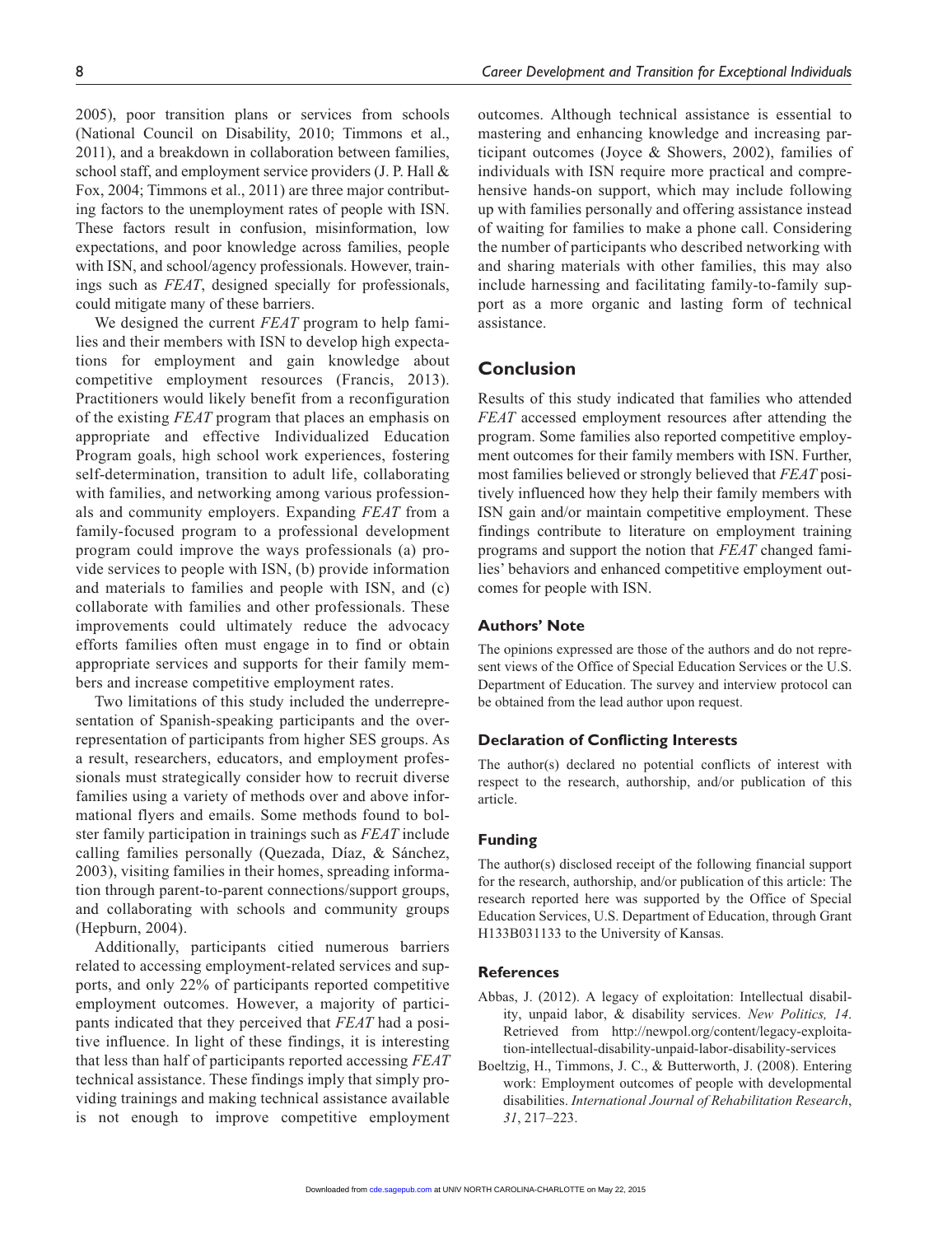- Buntinx, W., Cobigo, V., McLaughlin, C., Morin, D., Tassé, M. J., & Thompson, J. R. (2008). *Psychometric properties of the Supports Intensity Scale*. Washington, DC: American Association on Intellectual and Developmental Disabilities.
- Carter, E. W., Austin, D., & Trainor, A. A. (2011). Predictors of postschool employment outcomes for young adults with severe disabilities. *Journal of Disability Policy Studies*, *23*, 50–63.
- Carter, E. W., Dutchman, N., Ye, S., Trainor, A. A., Swedeen, B., & Owens, L. (2010). Summer employment and community experiences of transition-age youth with severe disabilities. *Exceptional Children*, *76*, 194–212.
- Cimera, R. E. (2008). The cost-trends of supported employment versus sheltered employment. *Journal of Vocational Rehabilitation*, *28*, 15–20.
- Creswell, J. W. (2009). *Research design: Qualitative, quantitative, and mixed methods approaches* (3rd ed.). Thousand Oaks, CA: SAGE.
- Deutschlander, S. (2010). An analysis of training effects on school personnel's knowledge, attitudes, comfort, and confidence levels toward educating students about HIV/AIDS. *International Journal of Mental Health Addiction*, *8*, 444–452.
- Developmental Disabilities Assistance and Bill of Rights Act (DD Act) of 2000, Pub. L. *No*. 106-402, 42.
- Dillman, D. A., Smyth, J. D., & Christian, L. M. (2009). *Internet, mail, and mixed-mode surveys: The tailored design method* (3rd ed.). Hoboken, NJ: John Wiley.
- Eremenco, S. L., Cella, D., & Arnold, B. J. (2005). A comprehensive method for the translation of cross-cultural validation of health status questionnaires. *Evaluation and the Health Professions*, *28*, 212–232.
- Francis, G. L. (2013). *Evaluating the effectiveness of the Family Employment Awareness Training program: Expectations, knowledge, barriers, and employment outcomes for people with disabilities who have individualized support needs* (Doctoral dissertation). Retrieved from ProQuest. (3557525)
- Francis, G. L., Gross, J. M. S., Turnbull, A., & Turnbull, R. (2013). The Family Employment Awareness Training (FEAT) Program in Kansas: A mixed-method follow-up. *Journal of Vocational Rehabilitation*, *39*, 167-181.
- Francis, G. L., Gross, J. M. S., Turnbull, H. R., & Parent-Johnson, W. (2013). Evaluating the effectiveness of the Family Employment Awareness Training in Kansas: A pilot study. *Research and Practice for Persons With Severe Disabilities*, *38*, 1–14.
- Glaser, B. G., & Strauss, A. L. (1967). *The discovery of grounded theory: Strategies for qualitative research*. Chicago, IL: Aldine.
- Hall, E. (2007). The effects of disability awareness trainings with career and technical educators teaching in high need rural schools. *Rural Special Education Quarterly*, *26*, 16–24.
- Hall, J. P., & Fox, M. H. (2004). What providers and Medicaid policymakers need to know about barriers to employment for people with disabilities. *Journal of Health and Social Policy*, *19*, 37–50.
- Hasnain, R., & Balcazar, F. (2009). Predicting community- versus facility-based employment for transition-aged young adults

with disabilities: The role of race, ethnicity, and support systems. *Journal of Vocational Rehabilitation*, *31*, 175–188.

- Hendricks, D. R., & Wehman, P. (2009). Transition from school to adulthood for youth with autism spectrum disorders. *Focus on Autism and Other Developmental Disabilities*, *24*, 77–88.
- Hepburn, K. S. (2004). *Families as primary partners in their child's development and school readiness*. Retrieved from <http://www.aecf.org/upload/publicationfiles/families.pdf>
- Hessing, R. E., Arcand, L. L., & Frost, M. H. (2004). The effects of an educational intervention on oncology nurses' attitude, perceived knowledge, and self-reported application of complementary therapies. *Oncology Nursing Forum*, *31*, 71–78.
- Ison, N., McIntyre, S., Rothery, S., Smithers-Sheedy, H., Goldsmith, S., Parsonage, S., & Foy, L. (2010). "Just like you": A disability awareness programme for children that enhanced knowledge, attitudes and acceptance: Pilot study findings. *Developmental Neurorehabilitation*, *13*, 360–368.
- Joyce, B. R., & Showers, B. (2002). *Student achievement through staff development*. Alexandria, VA: Association for Supervision and Curriculum Development.
- Kearney, A. R., & De Young, R. (1995). A knowledge-based intervention for promoting carpooling. *Environment and Behavior*, *27*, 650–678.
- Kelly, A. E., Lesh, R. A., & Baek, J. Y. (Eds.). (2008). *Handbook of design research methods in education: Innovations in science, technology, engineering, and mathematics learning and teaching*. New York, NY: Routledge.
- Mank, D. (2007). Employment. In S. L. Odom, R. H. Horner, M. E. Snell, & J. Blacher (Eds.), *Handbook of developmental disabilities* (pp. 390–409). New York, NY: Guilford Press.
- Maxwell, J. A. (2005). *Qualitative research design: An interactive approach* (2nd ed.). Thousand Oaks, CA: SAGE.
- Merriam, S. B. (2002). *Qualitative research in practice: Examples for discussion and analyses*. San Francisco, CA: Jossey-Bass.
- Merriam, S. B. (2009). *Qualitative research: A guide to design and implementation*. San Francisco, CA: Jossey-Bass.
- Merriam, S. B., Caffarella, R. S., & Baumgartner, L. M. (2007). *Learning in adulthood: A comprehensive guide* (3rd ed.). San Francisco, CA: Jossey-Bass.
- Migliore, A., Butterworth, J., Nord, D., & Gelb, A. (2011). *Improving job development through training and mentorship* (Research to Practice Brief, Issue No. 51). Boston: Institute for Community Inclusion, University of Massachusetts Boston.
- Migliore, A., Mank, D., Grossi, T., & Rogan, P. (2007). Integrated employment or sheltered workshops: Preferences of adults with intellectual disabilities, their families, and staff. *Journal of Vocational Rehabilitation*, *26*, 5–19.
- National Council on Disability. (2010). *Workforce infrastructure in support of people with disabilities: Matching human resources to service needs*. Retrieved from [http://www.ncd.](http://www.ncd.gov/publications/2010/Jan202010) [gov/publications/2010/Jan202010](http://www.ncd.gov/publications/2010/Jan202010)
- National Disability Rights Network. (2011). *Segregated and exploited: A call to action*. Retrieved from [http://www.ndrn.](http://www.ndrn.org/images/Documents/Resources/Publications/Reports/Segregated-and-Exploited.pdf) [org/images/Documents/Resources/Publications/Reports/](http://www.ndrn.org/images/Documents/Resources/Publications/Reports/Segregated-and-Exploited.pdf) [Segregated-and-Exploited.pdf](http://www.ndrn.org/images/Documents/Resources/Publications/Reports/Segregated-and-Exploited.pdf)
- Quezada, R. L., Díaz, D. M., & Sánchez, M. (2003). Involving Latino parents. *Leadership*, *33*, 32–34.